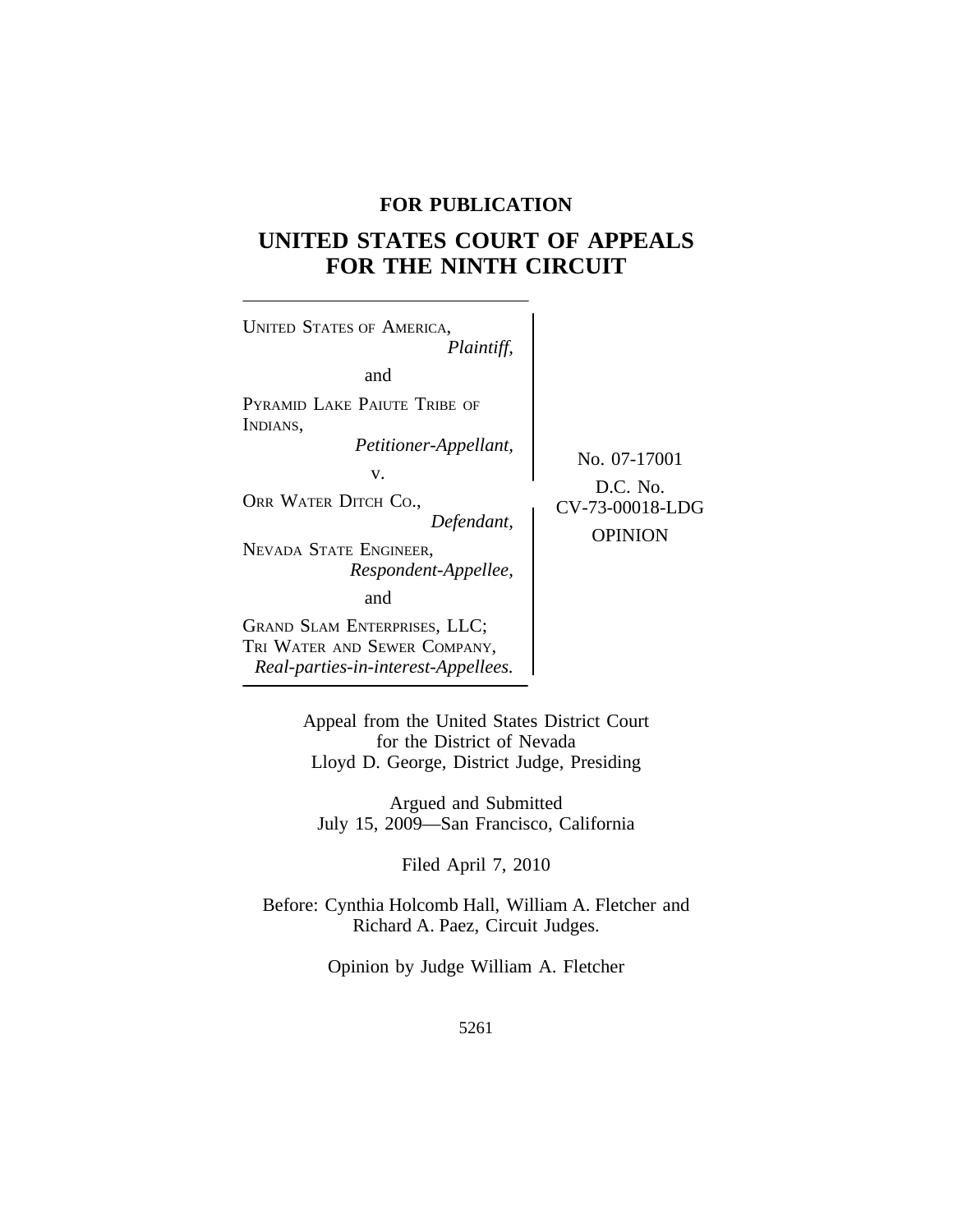## **COUNSEL**

Don Springmeyer, ANGIUS & TERRY, Las Vegas, Nevada, Stephanie Zehren-Thomas, HESTER & ZEHREN, Louisville, Colorado, for the petitioner-appellant.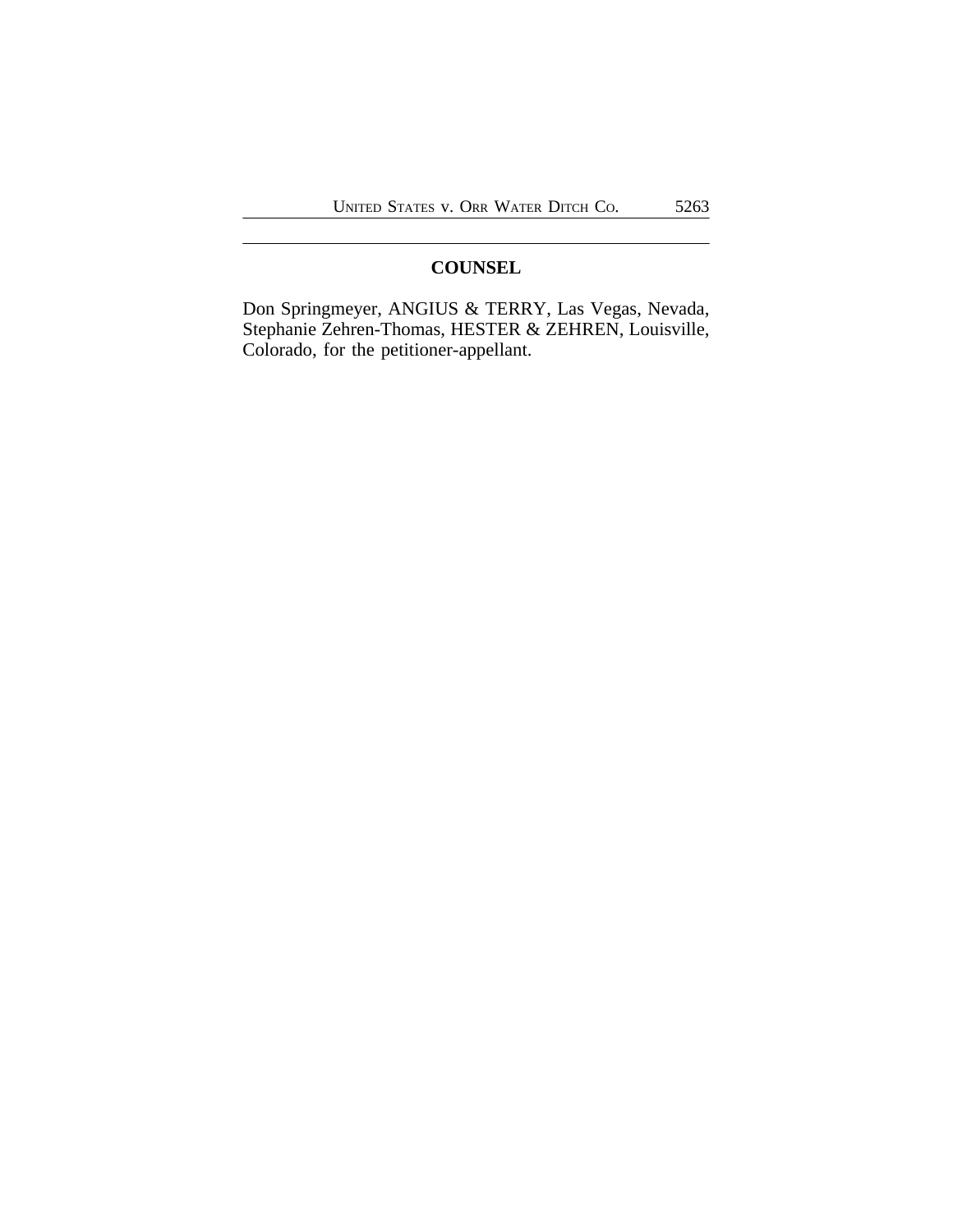Michael Louis Wolz, OFFICE OF THE NEVADA ATTOR-NEY GENERAL, Reno, Nevada,Ross E. de Lipkau, PAR-SONS BEHLE & LATIMER, Reno, Nevada, for the respondents-appellees.

#### **OPINION**

W. FLETCHER, Circuit Judge:

This case concerns the extent of the federal courts' subject matter jurisdiction over the administration of water rights adjudicated in the Orr Ditch Decree ("the Decree"). The Decree allocates rights to water in the Truckee River. *See United States v. Orr Water Ditch Co.*, Equity No. A3 (D. Nev. 1944). The river begins at Lake Tahoe and runs most of its course in Nevada, ultimately flowing into Pyramid Lake, northeast of Reno. The Pyramid Lake Paiute Tribe of Indians ("the Tribe") alleges that Nevada State Engineer Ruling 5747, allocating groundwater in the Tracy Segment Hydrographic Basin ("the Basin"), adversely affects its water rights under the Decree. The Tribe appealed the decision by the Nevada State Engineer ("State Engineer" or "Engineer") to the federal district court for the District of Nevada. Appellees contended that, whatever the effect of the Engineer's allocations of groundwater on the Tribe's decreed water rights, the district court did not have jurisdiction over the appeal because the Decree adjudicated only rights to surface water in the river. The district court agreed and dismissed the appeal for lack of subject matter jurisdiction.

We reverse and remand. If the Tribe's allegations are true, the groundwater taken from the Basin pursuant to the Engineer's groundwater allocations will adversely affect the Tribe's decreed water rights. We hold, first, that the Orr Ditch Decree forbids groundwater allocations that adversely affect the Tribe's decreed rights to water flows in the river. We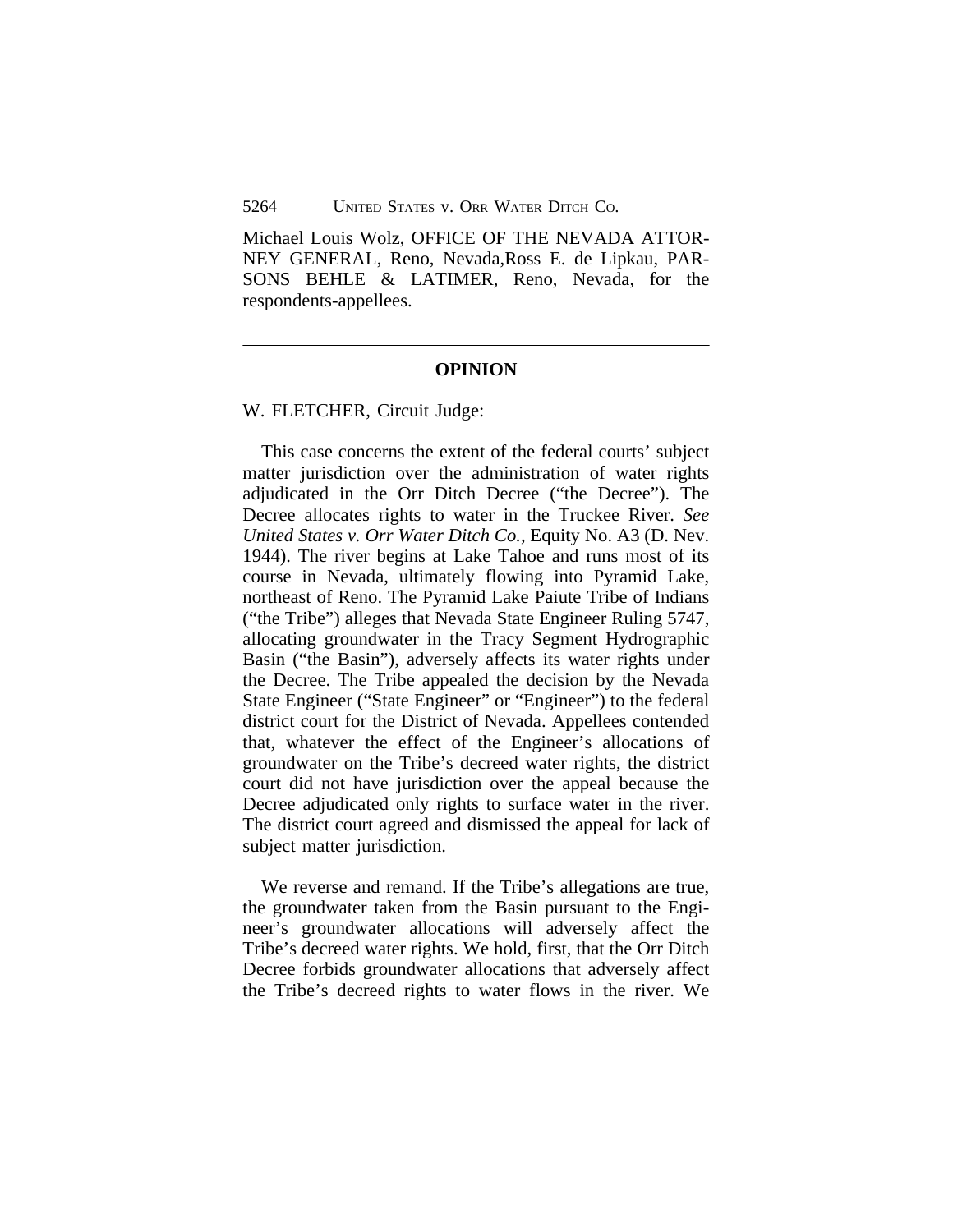hold, second, that the federal district court has jurisdiction over an appeal from groundwater allocations by the Engineer that are alleged to have such an adverse effect.**<sup>1</sup>**

#### I. Background

The Truckee River is the principal source of water for Pyramid Lake. The lake is "widely considered the most beautiful desert lake in North America." *Nevada v. United States*, 463 U.S. 110, 114 (1983) (quoting S. Wheeler, *The Desert Lake* 90 (1967)). "When first viewed by Captain John Fremont in early 1844, Pyramid Lake was some 50 miles long and 12 miles wide. Since that time the surface area of the Lake has been diminished by about 20,000 acres." *Id.* at 115. The lake is situated entirely within the boundaries of the Pyramid Lake Paiute Tribe Reservation.

The history of the Orr Ditch Decree goes back over one hundred years. The Supreme Court recounted some of that history in *Nevada v. United States*. *Id.* at 113-18. We recounted it briefly in *United States v. Orr Water Ditch Co. (Orr Ditch I)*, 914 F.2d 1302, 1304 (9th Cir. 1990):

The Reclamation Act of 1902 . . . authorized the federal government to pursue efforts to reclaim arid lands in certain western states. In one of these efforts, the Newlands Reclamation Project, the government planned to irrigate an area of western Nevada with water from the Truckee and Carson Rivers, which flow through and around Lake Tahoe and Reno, Nevada. Because private landowners and the Indians of the Pyramid Lake Indian Reservation had already-established water rights, the United States filed an action in 1913 to quiet title to all

**<sup>1</sup>** In a separate memorandum disposition filed today, we address the cross-appeal of Tahoe Reno Commercial Center, LLC. *United States v. Orr Water Ditch Co.*, No. 07-17021.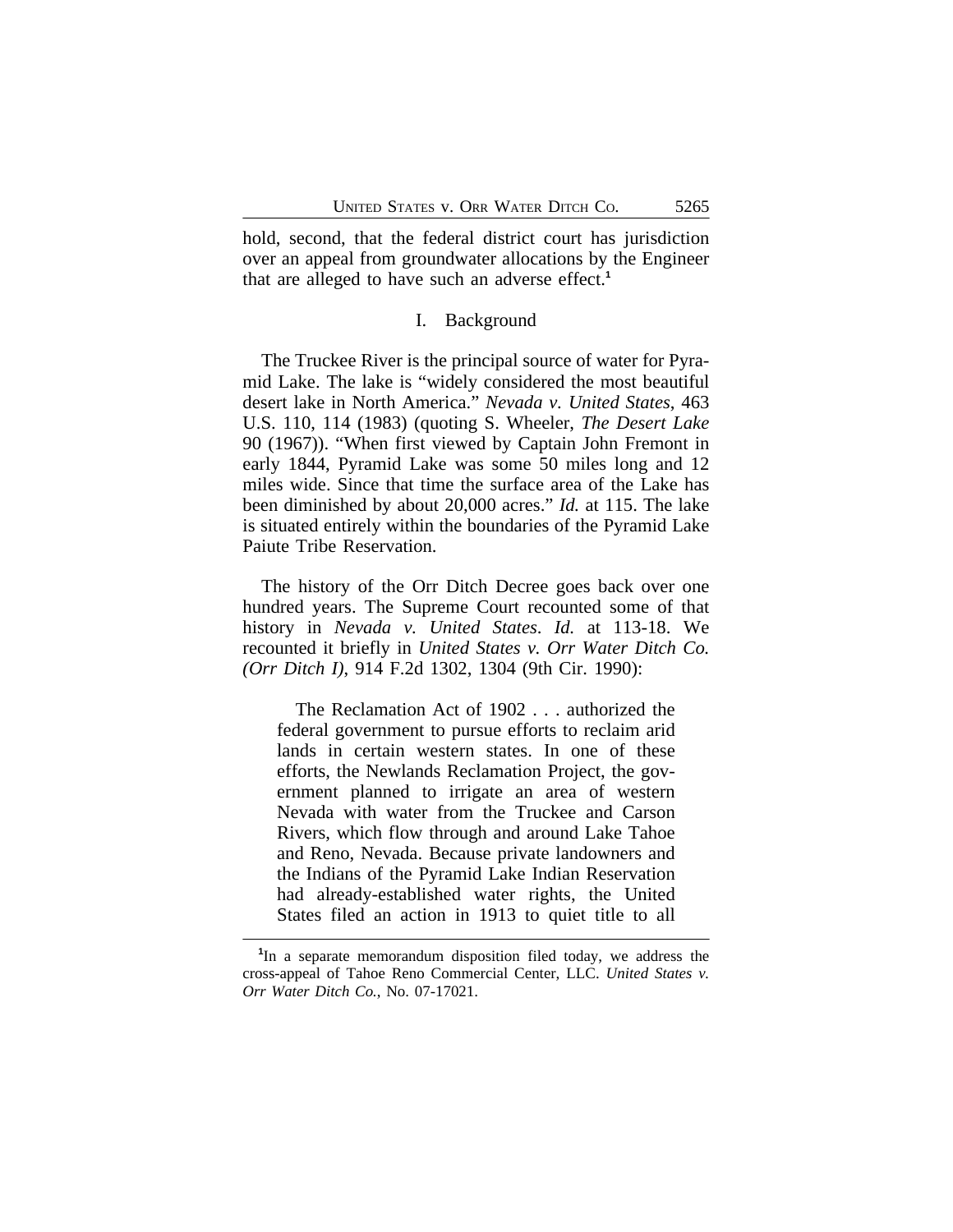water rights in the Project area. The resulting legal activity became known as the *Orr Ditch* litigation.

An appointed Special Master held hearings, then issued a report and recommended a proposed decree in 1924. Two years later, the district court issued a temporary restraining order enforcing the proposed decree. In 1934, after a lapse of interest in the litigation, a drought prompted more activity. In 1935, the major parties to the litigation signed an agreement similar to the proposed decree that had been in effect on a "temporary" basis. Finally, in 1944, the district court entered its final decree that approved and incorporated the settlement.

Under the Decree, the Tribe owns Claims No. 1 and 2, the two most senior water rights on the Truckee River. A substantial portion of the water held under these rights was recently transferred "temporarily" from irrigation to in-stream use in order to allow the water to flow into the Pyramid Lake. *United States v. Orr Water Ditch Co. (Orr Ditch III)*, 391 F.3d 1077, 1079 (9th Cir. 2004).

In November 1998, the Nevada State Engineer granted the Tribe the right to all of the water remaining in the river after the Orr Ditch Decree rights and other rights were satisfied. We are informed by the parties that, at the time of briefing to this court, an appeal of this ruling was pending in Nevada state court. The Tribe's rights under the Engineer's 1998 ruling are based on Nevada law rather than the Orr Ditch Decree.

We have consistently interpreted the Orr Ditch Decree, as well as the related Alpine Decree, to provide for "federal district court review of decisions of the State Engineer regarding applications to change the place of diversion or manner or place of use of water rights derived from the Alpine and Orr Ditch Decrees." *United States v. Alpine Land & Reservoir Co. (Alpine II)*, 174 F.3d 1007, 1011 (9th Cir. 1999). Over the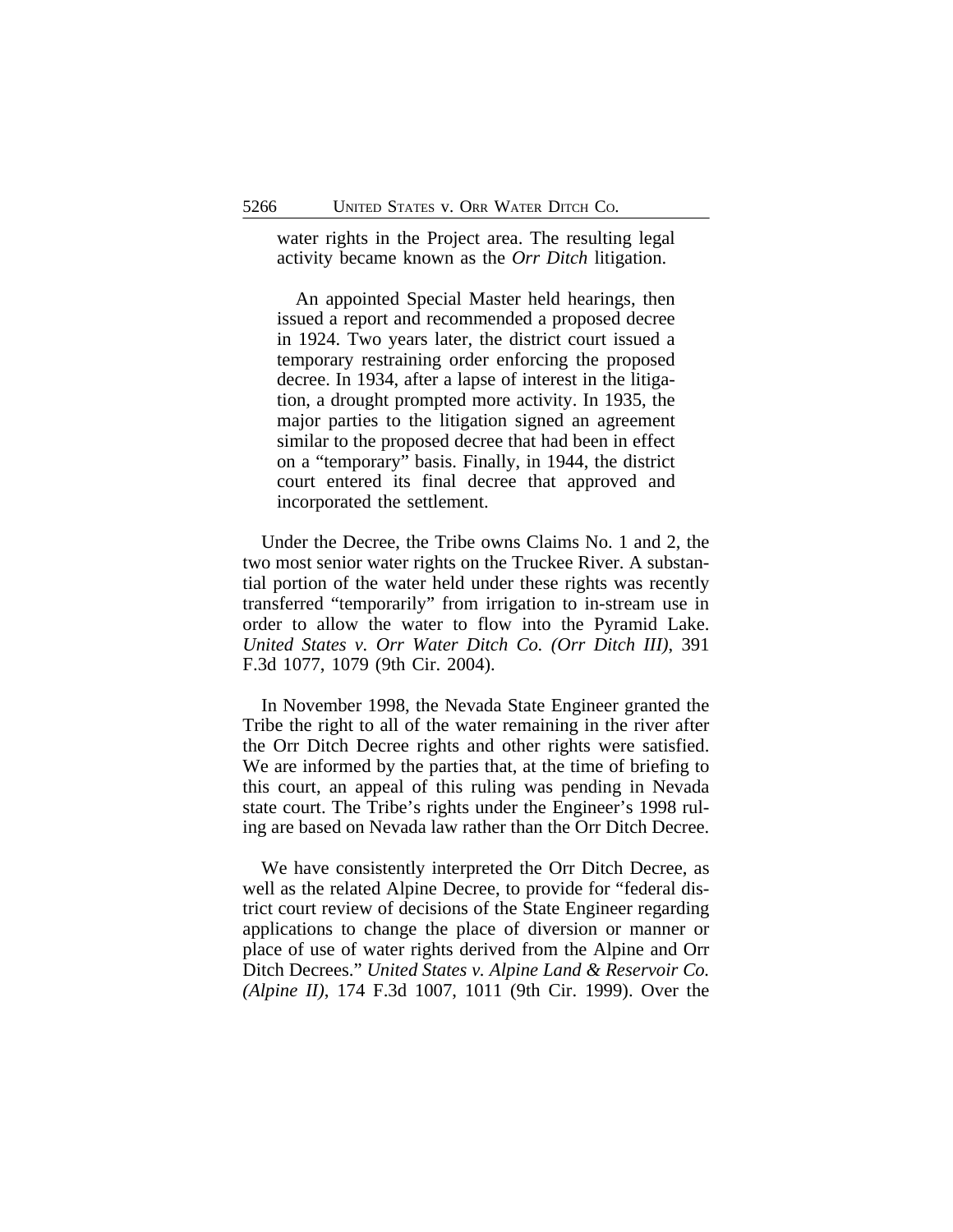past thirty years, numerous decisions of the Engineer pertaining to rights under these two decrees have been appealed to the federal district court and then to us. *See, e.g.*, *United States v. Alpine Land & Reservoir Co. (Alpine I)*, 878 F.2d 1217 (9th Cir. 1989); *Alpine II*, 174 F.3d 1007; *United States v. Orr Water Ditch Co. (Orr Ditch II)*, 256 F.3d 935 (9th Cir. 2001); *United States v. Alpine Land & Reservoir Co. (Alpine III)*, 341 F.3d 1172 (9th Cir. 2003); *Orr Ditch III*, 391 F.3d 1077; *United States v. Truckee-Carson Irrigation Dist.*, 429 F.3d 902 (9th Cir. 2005); *United States v. Alpine Land & Reservoir Co. (Alpine IV)*, 510 F.3d 1035 (9th Cir. 2007).

The appeal now before us arises out of an allocation by the State Engineer of groundwater rights in the Tracy Segment Hydrological Basin. The Basin lies between the towns of Sparks in the west, Fernley in the east, and Virginia City in the south. The northern border runs roughly parallel to Interstate 80 between three and five miles north of the highway. At its northeastern tip, the Basin abuts the Pyramid Lake Paiute Tribe Reservation. A thirty-mile stretch of the Truckee River runs through the Basin on its way to Pyramid Lake. According to a study published by the United States Geological Survey in 2006 and relied upon by the State Engineer, the Truckee River is a gaining stretch as it runs through the Basin, receiving an average net gain of about 11,000 acre-feet per year from the Basin's groundwater unless there has been an over-allocation of that water.

Between 1998 and 2003, several parties applied for new groundwater allocations in the Basin. The Tribe and Churchill County opposed the majority of the applications, contending that the groundwater of the Basin was already fully appropriated and that the requested allocations would reduce the base flow of the Truckee River. They contended that this reduction would interfere, *inter alia*, with decreed water rights under the Orr Ditch Decree.

In June 2007, in Ruling 5747, the State Engineer granted most of the groundwater applications. The Engineer noted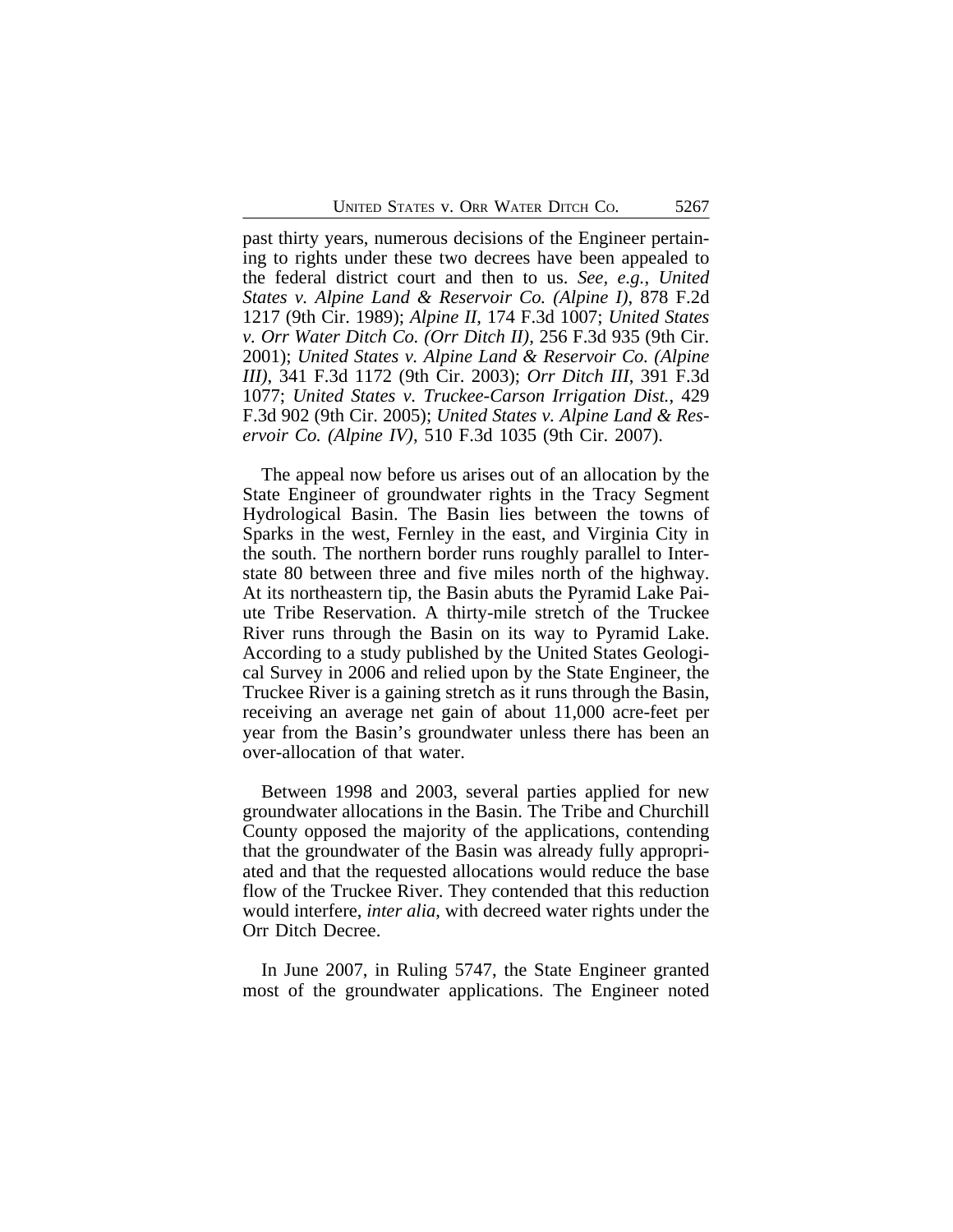that the United States Geological Survey had previously estimated that the "perennial yield" of the Basin is approximately 6,000 acre-feet per year resulting from groundwater recharge from precipitation. Even before the current applications were considered, groundwater allocations of 7,976 acre-feet per year had been granted. If the estimate of 6,000 acre-feet per year perennial yield is accurate, groundwater in the Basin was thus already over-allocated. After considering a wide range of estimates, the Engineer revised upward the estimated perennial yield of the Basin to approximately 11,500 acre-feet per year. Based on the revised estimate, the Engineer granted some of the new applications, concluding that they would not result in over-allocation of the groundwater in the Basin.

The Engineer concluded further that even if the new allocations were to result in over-allocation of the groundwater and a diminution of the base flow of the Truckee River, this would not conflict with any of the decreed rights to water in the river. Quoting an earlier Engineer ruling, the Engineer concluded "that the ground-water discharge to the Truckee River should not be counted as part of the [Tribe's] surface-water rights in the Truckee River . . . established under Claims No. 1 and 2 of the Orr Ditch Decree." The Engineer wrote that "there is nothing in the Orr Ditch Decree that indicates possible ground-water discharge to the Truckee River was even contemplated by the decree court as part of the water of the river." The Engineer also concluded that the ground-water discharge to the river should not be counted as part of the Tribe's rights established under the 1998 ruling in which the Tribe was granted, as a matter of state law, rights to the remaining flow of the river after all of the decreed water rights were satisfied.

The Tribe appealed the Engineer's ruling to the federal district court. The Tribe argued broadly that the district court had jurisdiction to review the Engineer's ruling, both as it affected its rights under the Decree and as it affected its rights under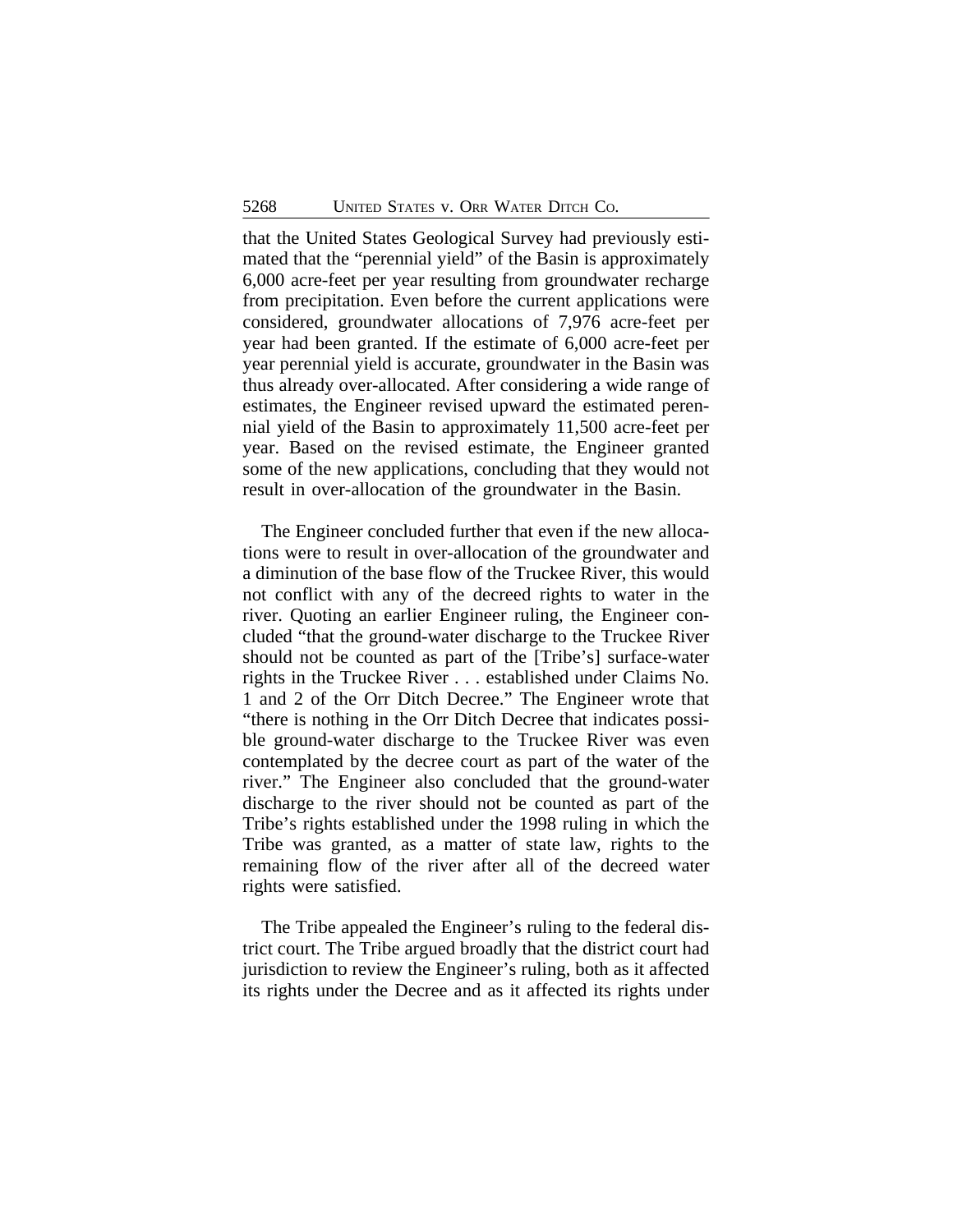the Engineer's 1998 ruling. The Engineer moved to dismiss for lack of subject matter jurisdiction.

The district court granted the motion to dismiss, writing:

At its essence, the issue before this court is whether appellate jurisdiction over the rulings of the State Engineer is determined by reference to the water right[s] of the applicant, or by reference to any water rights that might be affected by the State Engineer's ruling, including that of the applicant . . . As recognized by the Tribe, this court has exclusive jurisdiction over the Truckee River waters. *See United States v. Alpine Land & Reservoir Co*., 174 F.3d 1107, 1011 (9th Cir. 1999). Section 540.450(1) [of Nev. Rev. Stat.] itself recognizes that, on stream systems on which a decree has already been entered, exclusive jurisdiction rests in the court issuing that decree.

If exclusive jurisdiction is determined by reference to any water rights affected by a State Engineer's ruling, such "exclusive" jurisdiction could conceivably rest in two or three or more courts. An applicant seeking to appropriate water rights from a decreed stream system could be protested by an owner of water rights in a different decreed stream system, placing "exclusive jurisdiction" of the appeal in two different courts. Or, an applicant seeking water from a non-decreed system could be protested by two persons, each having water rights on different decreed water systems. Or, an applicant could be protested by a single entity having water rights on different decreed water systems. Again, in either latter case, two different courts would have "exclusive" jurisdiction to hear the appeal to the detriment of the other. The potential for such absurd results is avoided entirely if appellate jurisdiction is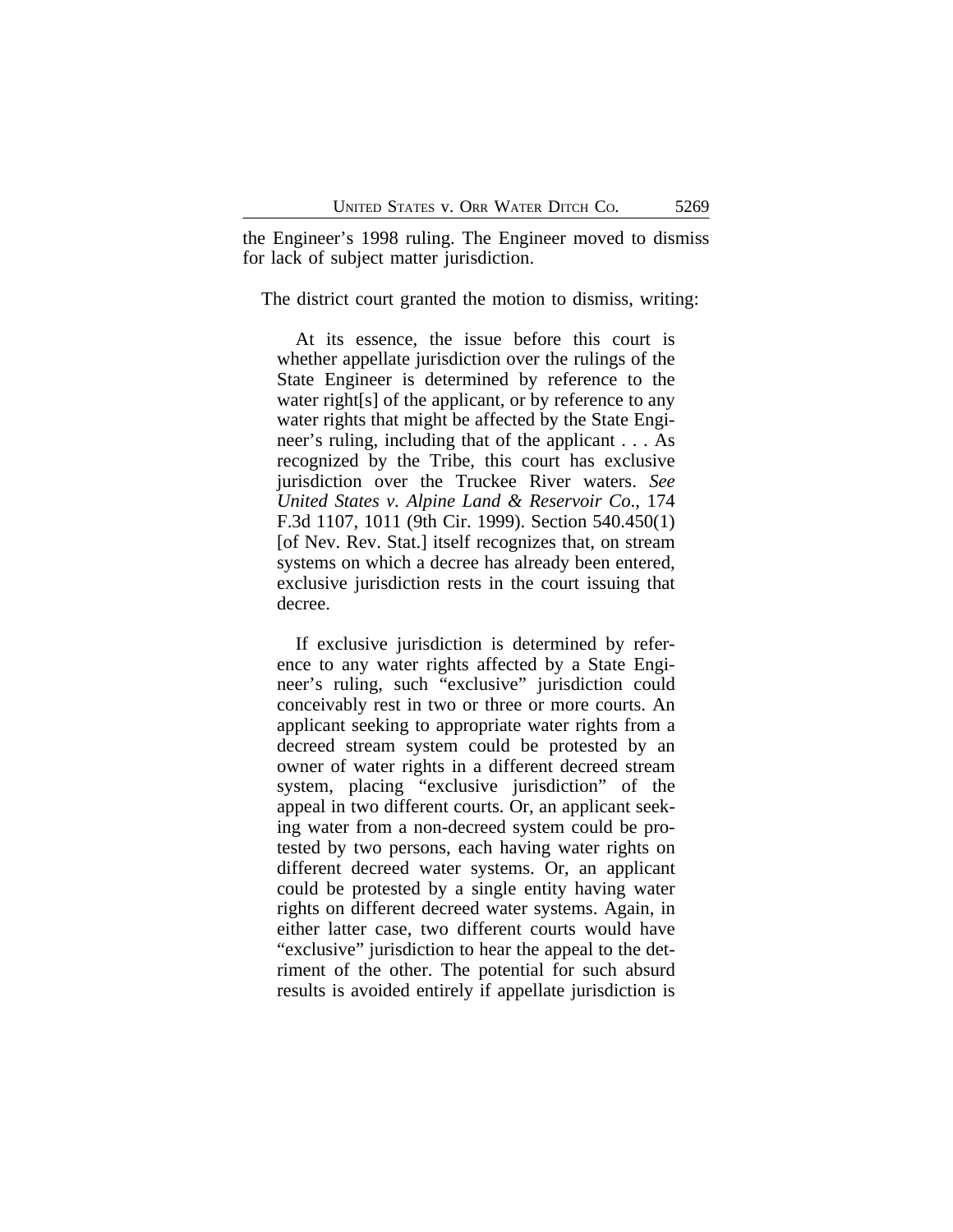determined by reference to the applicant's water rights.

The Tribe timely appealed.

#### II. Standard of Review

We review *de novo* a dismissal for lack of subject matter jurisdiction. *Marceau v. Blackfeet Hous. Auth.*, 455 F.3d 974, 978 (9th Cir. 2006). We review a district court's factual findings for clear error. *Coyle v. P.T. Garuda Indonesia*, 363 F.3d 979, 984 n.7 (9th Cir. 2004). "The party asserting federal jurisdiction has the burden of establishing it." *Miguel v. Country Funding Corp.*, 309 F.3d 1161, 1164 (9th Cir. 2002).

#### III. Discussion

There are essentially two questions before us. First, does the Orr Ditch Decree forbid an allocation of groundwater by the State Engineer that has an adverse effect on the Tribe's decreed rights to water in the Truckee River? Second, if the Decree forbids such an allocation of groundwater, does the district court have subject matter jurisdiction over an appeal from a ruling of the Engineer that allegedly conflicts with the Decree? We answer "yes" to both questions.

#### A. Extent of the Tribe's Decreed Rights

The State Engineer concluded that the Tribe's water rights under the Orr Ditch Decree could be diminished by groundwater allocations without violating the Decree. In the view of the Engineer, the Decree granted the Tribe rights only to the surface water flowing in the Truckee River. In his view, the Decree provided no protection against allocations of groundwater that would diminish the amount of surface water and thereby adversely affect the Tribe's decreed rights. For the reasons that follow, we disagree.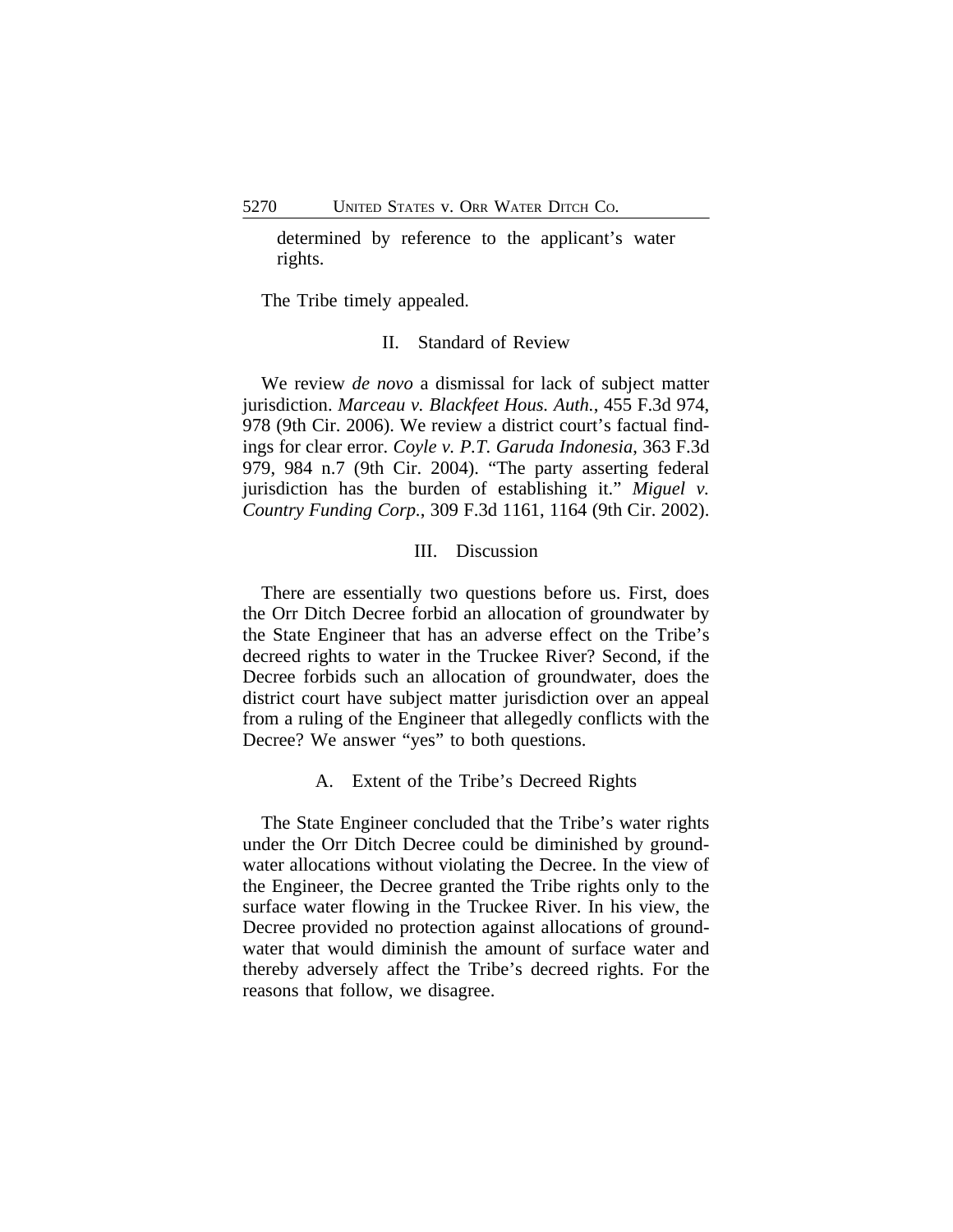The Decree provides:

#### IT IS HEREBY ORDERED, ADJUDGED AND DECREED AS FOLLOWS:

That the parties, persons, corporations, intervenors, grantees, successors in interest and assigns and substituted parties above and hereinafter named and their successors in interest and assigns are, and each of them is, as against every other one, *hereby adjudged to be the owners of the water rights hereinafter specified and set forth and entitled and allowed to divert and use, from the Truckee River and its tributaries and from the streams, springs, drain and waste waters hereinafter mentioned*[.]

Decree at 10 (emphasis added). The Tribe is one of the parties named in the Decree.

The Decree granted the Tribe the two most senior rights to water from the Truckee River, Claims No. 1 and 2. Both claims provide water to the Tribe for use on the reservation. The Decree describes in Claim No. 1 the history leading to the grant of the rights conferred in the two claims:

By order of the Commissioner of the General Land Office made on December 8, 1859, the lands comprising the Pyramid Lake Indian Reservation were withdrawn from the public domain for use and benefit of the Indians and this withdrawal was confirmed by order of the President on March 23, 1874. Thereby and by implication and by relation as of the date of December 8, 1859, *a reasonable amount of the water of the Truckee River,* which belonged to the United States under the cession of territory by Mexico in 1848 and *which was the only water available for the irrigation of these lands, became*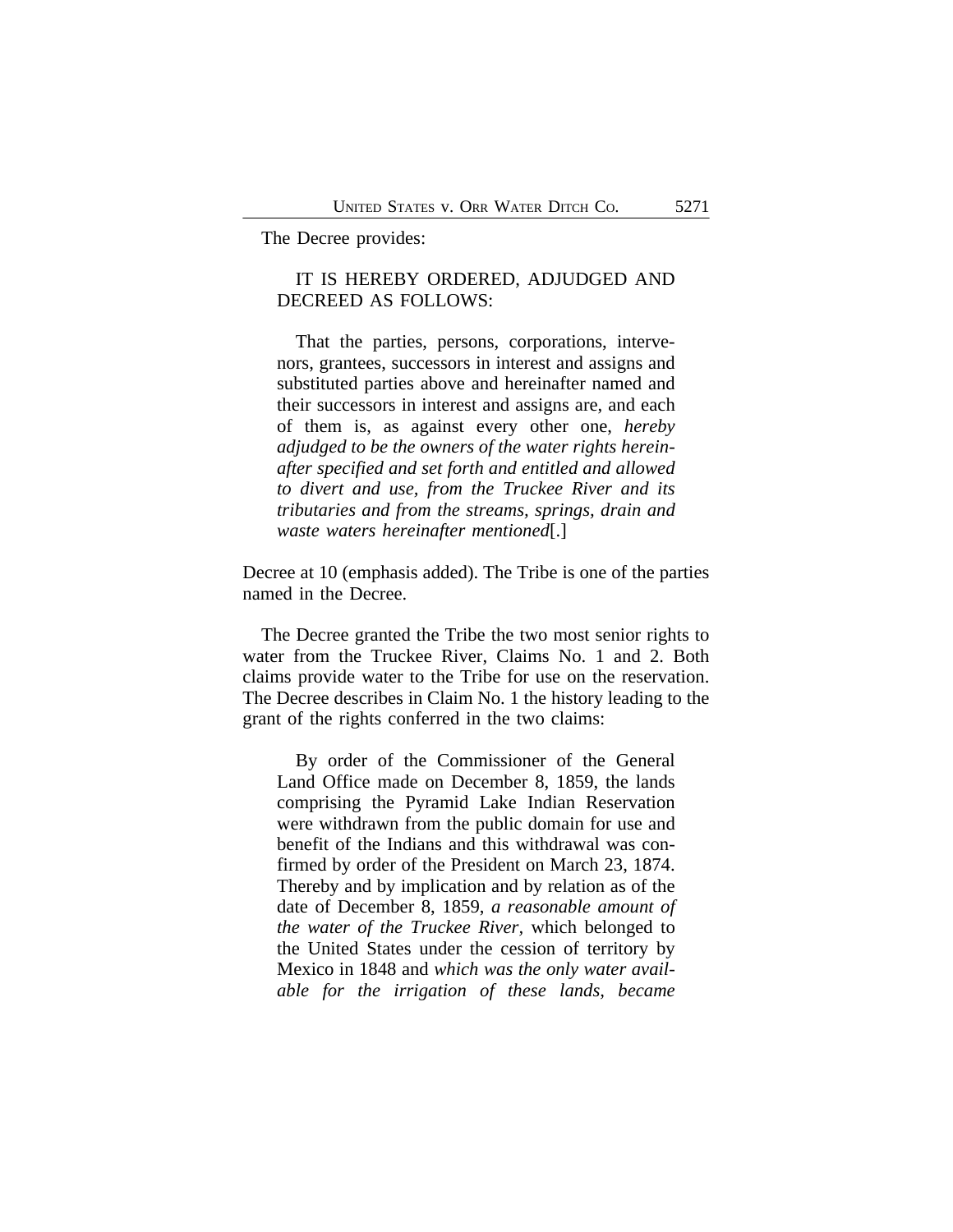*reserved for the needs of the Indians on the reservation.*

#### *Id.* (emphasis added).

**[1]** We recognize that there is no language in the Decree explicitly protecting the Tribe's decreed rights in Claims No. 1 and 2 from diminution of the flow of the river resulting from allocation of groundwater to other users. But the Engineer overstated the matter when he wrote that "there is nothing in the Orr Ditch Decree that indicates possible groundwater discharge to the Truckee River was even contemplated by the decree court as part of the water of the river." The Decree indicates that the water rights granted to the Tribe in Claims No. 1 and 2 were intended to fulfill the purpose of the United States in withdrawing land from the public domain for the Tribe's reservation and reserving "a reasonable amount of water" for use on the reservation. It is inconsistent with that purpose to allocate water to other users if that allocation diminishes the Tribe's reserved water supply.

**[2]** Surface water contributes to groundwater, and groundwater contributes to surface water. The reciprocal hydraulic connection between groundwater and surface water has been known to both the legal and professional communities for many years. The Supreme Court wrote in *Kansas v. Colorado*, 206 U.S. 46, 114-15 (1907), "If the bed of a stream is not solid rock, but earth, through which water will percolate, ... undoubtedly water will be found many feet below the surface, and the lighter the soil the more easily will it find its way downward and the more water will be discoverable by wells . . . ." The Court wrote in *Snake Creek Mining & Tunnel Co. v. Midway Irrigation Co.*, 260 U.S. 596, 598 (1923), "The waters intercepted and collected . . . are percolating waters, which . . . found their way naturally . . . through the rocks, gravel, and soil of the mountain into open springs near the stream, and thence by surface channels into the stream." In a law review article published two years before the entry of the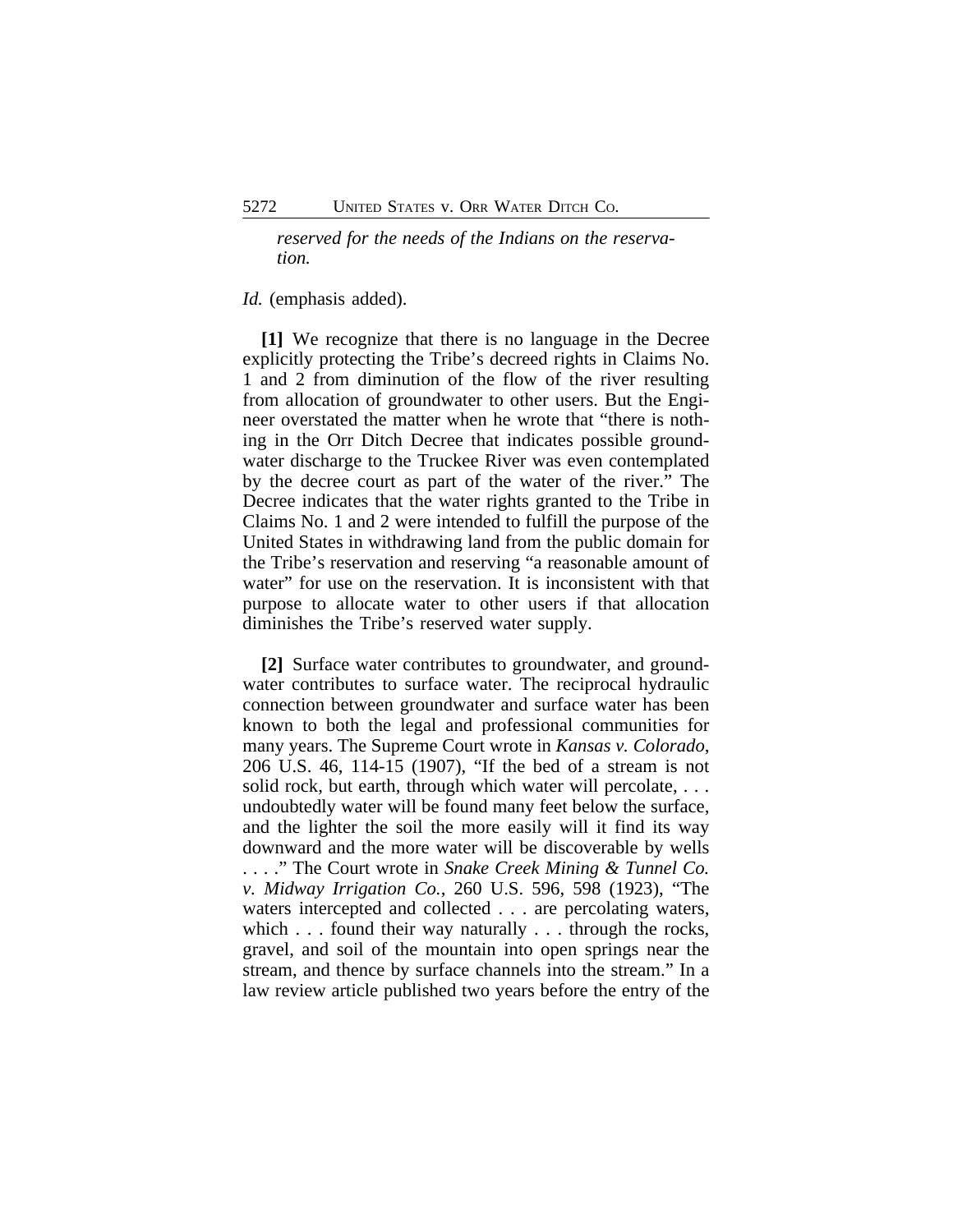Orr Ditch Decree, the authors emphasized the importance of the hydraulic connection: "The significance of the fact that ground water never occurs as a stationary water body should be stressed. Ordinarily, the subsurface reservoir is continuously receiving additions by influent seepage from rainfall and surface water bodies and is always discharging water by natural processes. In the subsurface reservoir ground water is percolating toward the discharge area; no static ground-water bodies are known to exist." C.F. Tolman & Amy C. Stipp, *Analysis of Legal Concepts of Subflow and Percolating Waters*, 21 Or. L. Rev. 113, 129 (1942).

**[3]** The district court entering the Orr Ditch Decree would have known about the relationship between surface water and groundwater. The Decree expressly states that Claims No. 1 and 2 fulfill the purpose of the United States in establishing the Tribe's reservation. In the words of the Decree, that purpose was to withdraw from the public lands "the lands comprising the Pyramid Lake Indian Reservation," and to "reserve" a "reasonable amount of water of the Truckee River" to meet the "needs of the Indians on the reservation." This statement of intent to reserve a reasonable amount of water makes clear that the proper construction of the Decree is that the water rights granted in Claims No. 1 and 2 cannot be defeated by allocation of water to others—whether by allocation of surface water or groundwater.

Even without such an explicit statement, we would come to the same conclusion based on *Winters v. United States*, 207 U.S. 564 (1908), which dealt with water rights on the Fort Belknap Indian Reservation. The Court in *Winters* held that sufficient water was reserved to serve the needs of the Indians, despite the absence of clear words so specifying in the agreement establishing the reservation. The Court invoked a rule of interpretation that would further the purpose of the agreement:

By a rule of interpretation of agreements and treaties with the Indians, ambiguities occurring will be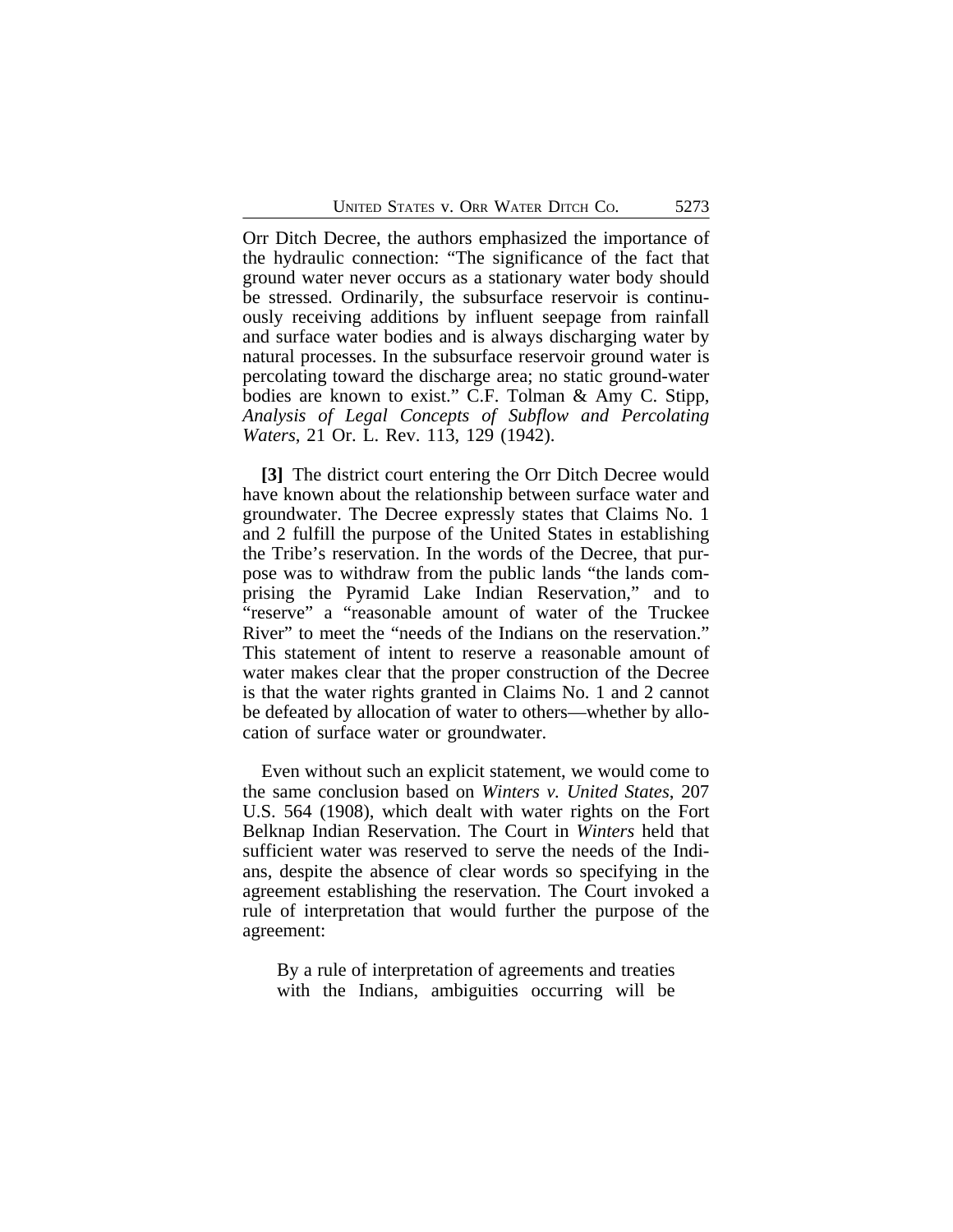resolved from the standpoint of the Indians. And the rule should certainly be applied to determine between two inferences, one of which would support the purpose of the agreement and the other impair or defeat it. On account of their relations to the government, it cannot be supported that the Indians were alert to exclude by formal words every inference which might militate against or defeat the declared purpose of themselves and the government[.]

*Id.* at 576-77.

**[4]** We therefore hold that the Decree protects the Tribe from allocations of groundwater that would adversely affect its decreed water rights under Claims No. 1 or 2.

#### B. Jurisdiction of the District Court

**[5]** The district court's subject matter jurisdiction over appeals from decisions of the State Engineer is an odd amalgam. The court's jurisdiction is based on the ability of a court of equity to enforce and administer its decrees. As we wrote in *Alpine I*:

[T]he federal district court acts as an appellate court for decisions of the state Engineer. Needless to say, such jurisdiction is highly extraordinary.

We specifically approved of this jurisdictional arrangement in *United States v. Alpine Land & Reservation Co.*, 697 F.2d 851, 858 (9th Cir. 1983), *cert. denied*, 464 U.S. 863 (1983). The district court's jurisdiction is established as an adjunct to its jurisdiction over the quiet title action originally filed by the United States. . . . The district court's equity jurisdiction was properly invoked to review the Engineer's decision in order to "provide full vindica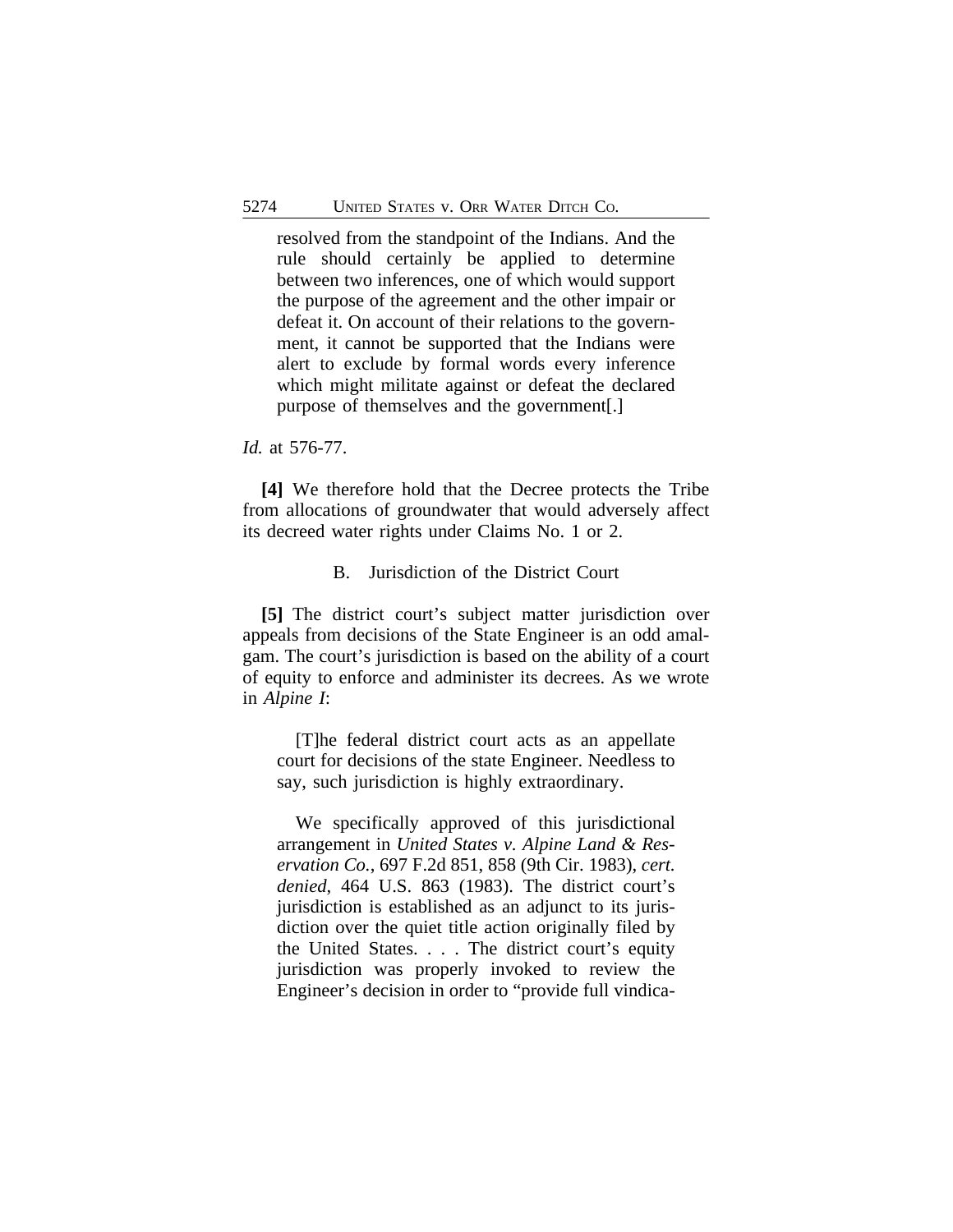tion of the admitted federal interests in the operation of federal reclamation projects." *Id.* at 858.

878 F.2d at 1219 n.2 (some citations omitted).

**[6]** Nevada law also recognizes this unique jurisdictional arrangement. Specifically, it provides:

Any person feeling himself aggrieved by any order or decision of the State Engineer . . . when the order or decision relates to the administration of determined rights . . . may have the same reviewed by a proceeding for that purpose, insofar as may be in the nature of an appeal, which must be initiated in the proper court of the county in which the matters affected or a portion thereof are situated, but *on stream systems where a decree of court has been entered, the action must be initiated in the court that entered the decree.*

Nev. Rev. Stat. § 533.450(1) (emphasis added); *see also Orr Ditch I*, 914 F.2d at 1309 n.8 ("Nevada law thus supports the system adopted by the federal courts for appeals of Engineer decisions on federal-court-decreed water rights."); *Alpine II*, 174 F.3d at 1011 ("[W]e have interpreted Nevada law, which provides for jurisdiction of appeals from decisions of the State Engineer 'in the court that entered the decree,' as providing for federal court review under the Orr Ditch Decree.").

**[7]** We hold today that the Decree protects the Tribe's water rights under Claims No. 1 and 2 from diminution resulting from allocation of groundwater rights. This holding necessarily means that any allocation of groundwater rights by the State Engineer that allegedly diminishes the Tribe's decreed water rights comes within the clause of Nev. Rev. Stat. § 533.450(1) that provides for appellate review "in the court that entered the decree." The decree in this case was entered by the federal district court for the District of Nevada. We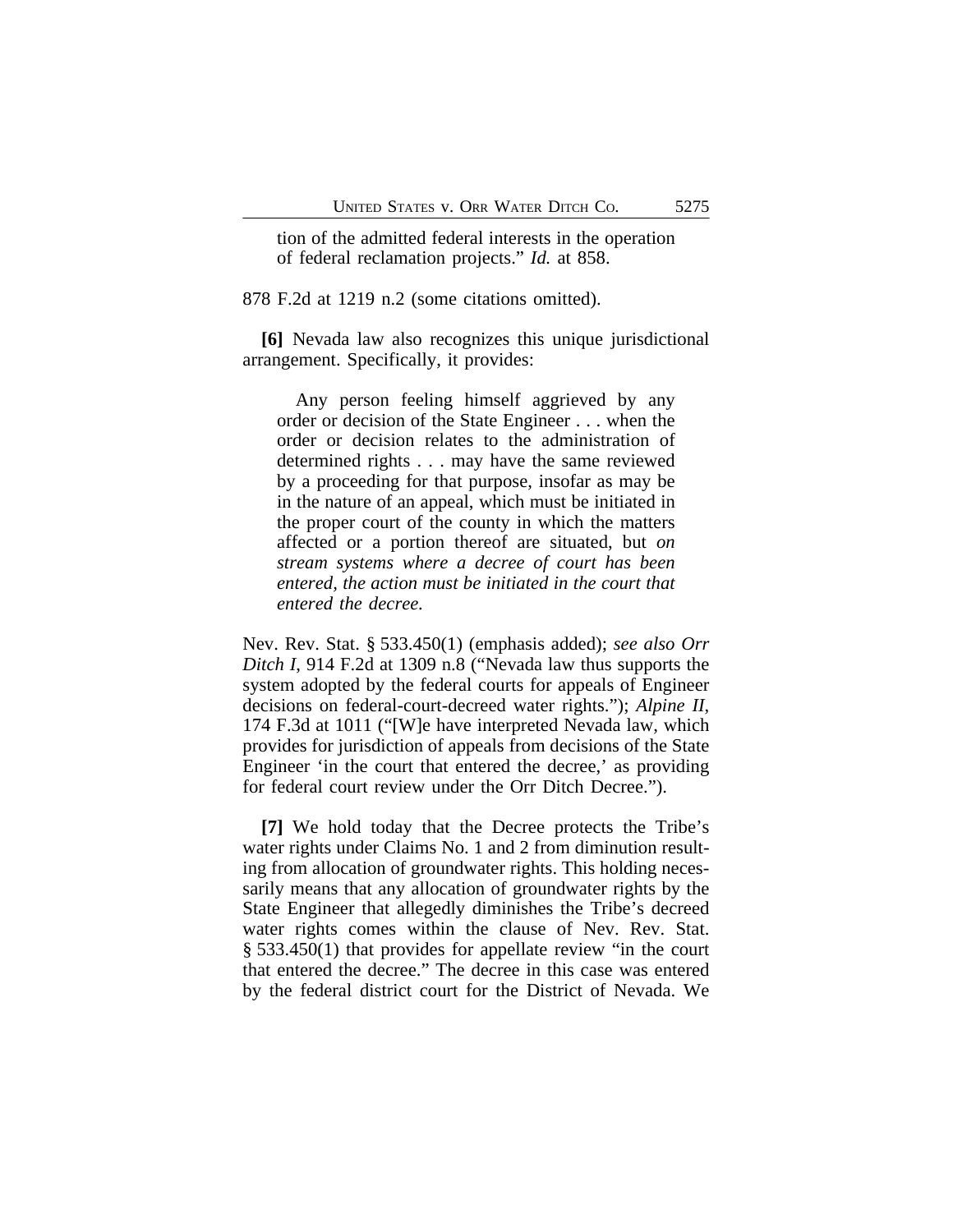therefore hold that the district court has subject matter jurisdiction over the Tribe's appeal from Ruling 5747 insofar as that ruling may adversely affect the Tribe's decreed rights under Claims No. 1 and 2.

**[8]** We note, however, that the district court does not have jurisdiction over the Tribe's appeal from that ruling insofar as it may adversely affect the Tribe's rights under the Engineer's 1998 ruling granting the Tribe the right to water remaining in the Truckee River after decreed and other rights have been satisfied. The district court does not have jurisdiction because the Engineer's 1998 ruling was based on state law. The part of the Engineer's current ruling allegedly affecting the Tribe's rights under his 1998 ruling has no effect on the Tribe's rights under the Decree.

The district court accurately foresaw that practical difficulties would result from a conclusion that it has jurisdiction over an appeal from an Engineer's ruling allocating groundwater from the Basin. But the appeal will be limited, and the practical difficulties will be manageable. The district court was asked to decide only one question on appeal: Will the Engineer's allocation of groundwater rights adversely affect the Tribe's rights under the Decree? If the court concludes that the allocation will have an adverse effect on the Tribe's decreed rights, it will instruct the Engineer to reduce the amount of allocated groundwater rights by an amount necessary to eliminate that effect. If the court concludes that the allocation will not adversely affect the Tribe's decreed rights, it will simply affirm the Engineer's ruling. In neither case will the district court have the authority in the Tribe's appeal to tell the Engineer how to allocate groundwater rights among the various applicants. To the extent that groundwater may be allocated consistent with protection of the Tribe's decreed rights, the amount of the allocations and the distribution among the applicants are of no concern to the district court in the Tribe's appeal.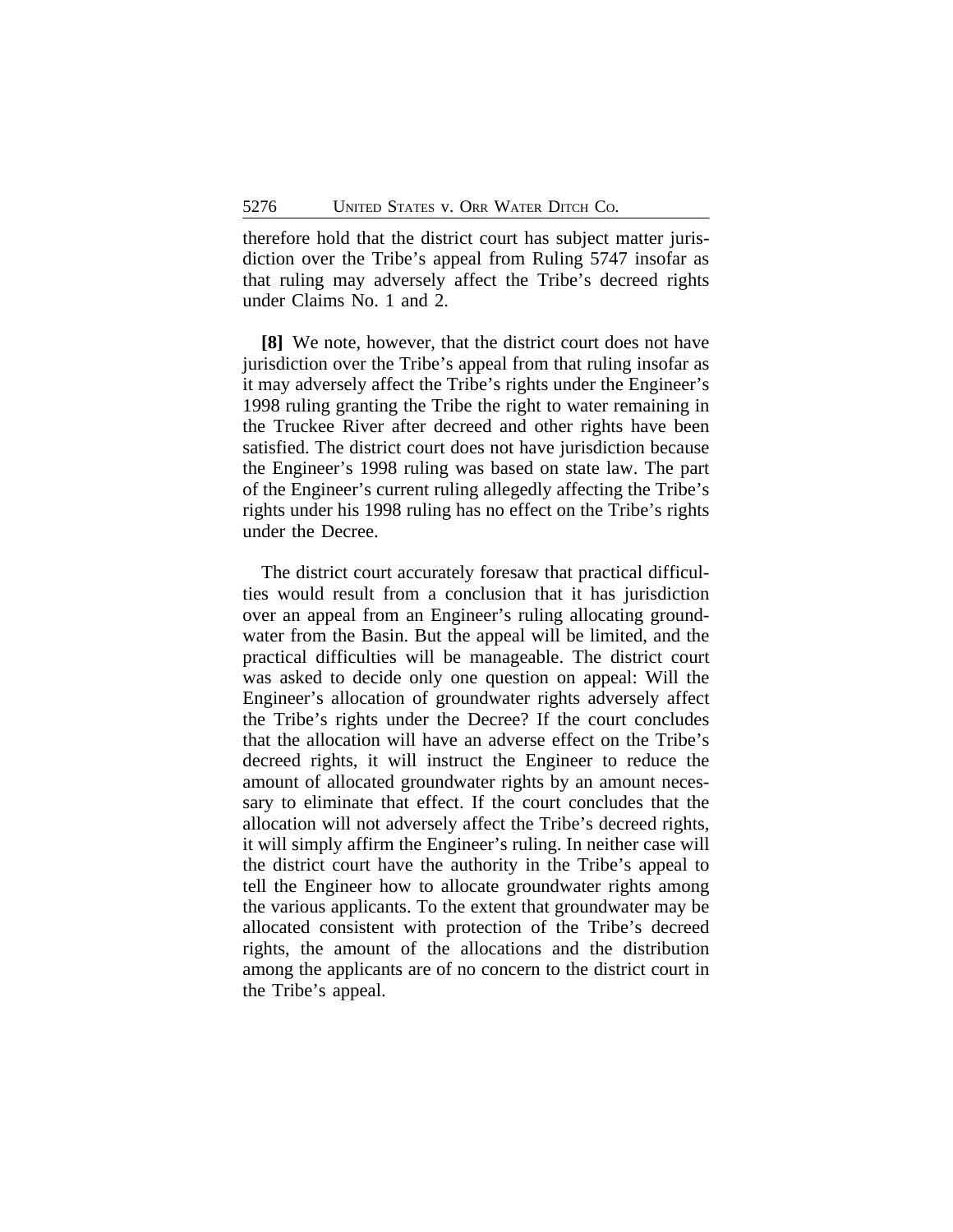The district court also accurately stated that the exercise of subject matter jurisdiction by the federal courts would be inconsistent with the general principle of water law that a single court should have exclusive jurisdiction over an interrelated system of water rights. *See, e.g.*, *State Eng'r v. S. Fork Band of the Te-Moak Tribe of W. Shoshone Indians of Nev.*, 339 F.3d 804, 809 (9th Cir. 2003) (referring to the "ancient and oft-repeated . . . doctrine of prior exclusive jurisdiction that when a court of competent jurisdiction has obtained possession, custody, or control of particular property, that possession may not be disturbed by any other court" (citation omitted)). But that principle, while valid and important, is not an inviolable rule.

Indeed, we have seen already an exception to the general principle in this very matter. As noted above, the State Engineer in 1998 granted to the Tribe the right to take any water remaining in the Truckee River after decreed and other rights have been satisfied. It is undisputed that, as a general proposition, decisions of the State Engineer allocating the surface waters of the Truckee River are appealable to the district court. This is so because the district court administers the Orr Ditch Decree, which adjudicated rights to water in the river. But the appeal of the Engineer's 1998 ruling did not go to the district court even though the ruling allocated rights to water in the river. Rather, it appropriately went to the Nevada state courts, for that ruling was based on state law and did not affect any rights under the Decree.

#### Conclusion

**[9]** For the foregoing reasons, we hold that the Tribe's decreed rights to water from the Truckee River under the Orr Ditch Decree may not be adversely affected by allocations of groundwater in the Tracy Segment Hydrographic Basin. We hold, further, that the district court has subject matter jurisdiction to hear the Tribe's appeal from the State Engineer's Ruling 5747 insofar as the allocation of groundwater rights is